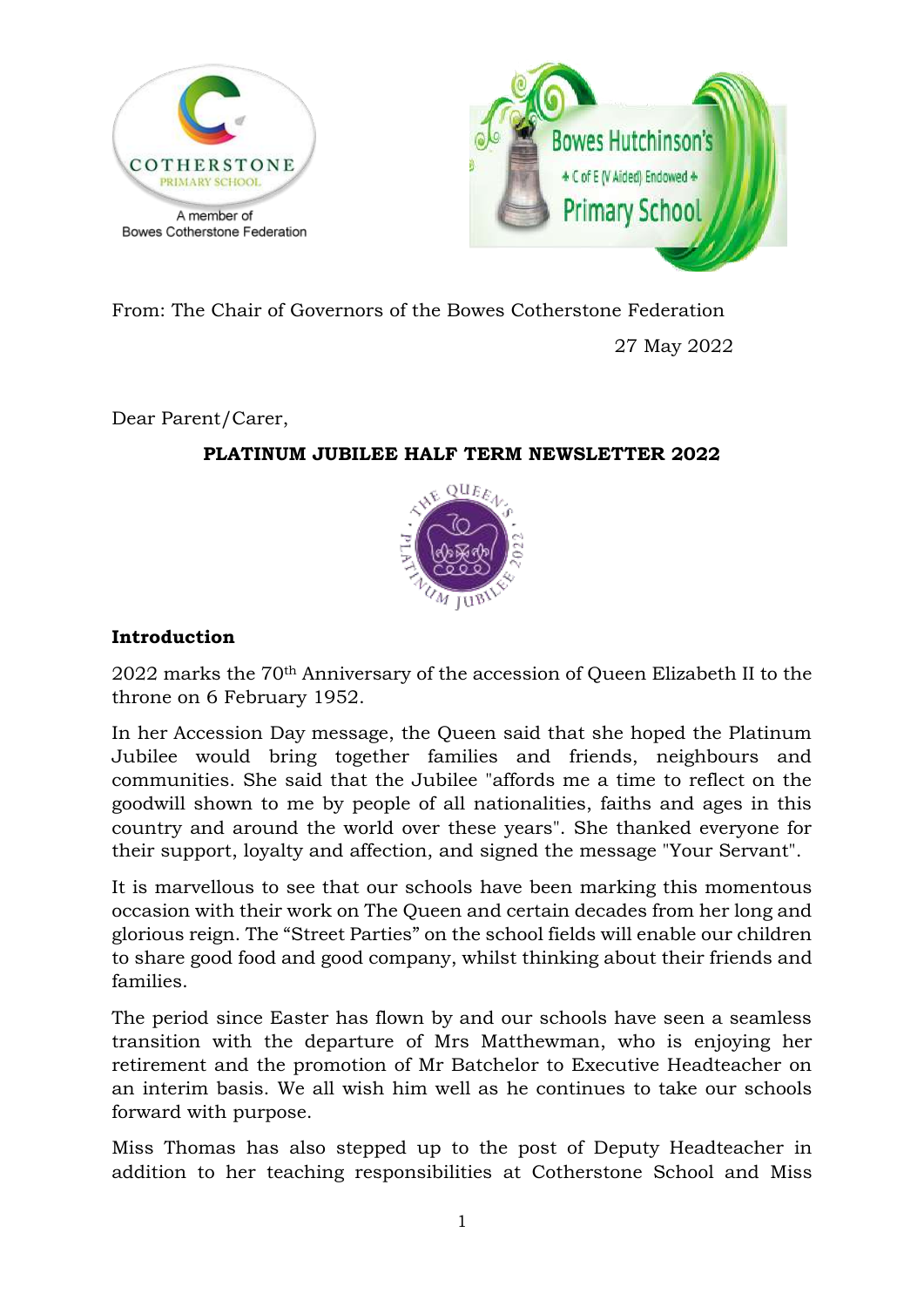Megan Heaviside has taken on the teaching responsibilities for Class 2 at Cotherstone.

Mrs Julie Turner has joined Cotherstone Little Learners and Mrs Jennifer Papworth has stepped up to a full-time role as a teaching assistant. Mrs Hannah Nixon has joined KS1 at Bowes.

All of these appointments have been made to ensure that your children continue to receive the high level of teaching and learning standards that you are all familiar with.

#### **COVID-19**

We are by no means out of the woods yet regarding COVID but the risk assessments that have been faithfully followed in school have reduced the risk of spread. Vigilance must remain however if we are to effectively control the virus.

#### **School Activities**

I have previously mentioned the joint activities, but please remember that the BCF allows both schools to retain their own identities and so a balanced curriculum is taught at both Bowes and Cotherstone.

## **Cotherstone**

The Platinum Jubilee has been reflected in much of the learning over the past few weeks. However Little Learners have also been focusing work on minibeasts and looking at worms in different materials.

Class 1 are excited about their new toilet and sink and have been studying landmarks in London. Class 2 visited Bowless and identified some great fossils. They have also been working on statistics.

Stacking Oreos with the record of a stack of 21 in 30 seconds was certainly impressive.

Class 3 worked tremendously hard with their SATS and deservedly received much praise and appreciation. It should be remembered that the impact of COVID over the past 2 years has meant that the children's education was impacted in a negative way and they have shown great resilience and fortitude in their application of the tests.

#### **Bowes**

First Steps have been thinking about good friends. Next Steps have been enjoying tag rugby lessons. Stepping Stones enoyed their day at Bowlees studying rocks and fossils.

Years 1 and 2 have started swimming lessons at the Sports Centre.

The important project on 'Toilet Twinning' with a facility in the Cote D'Ivoire has earned some valuable publicity. The important message "flushing away poverty, one toilet at a time" is a vital one.